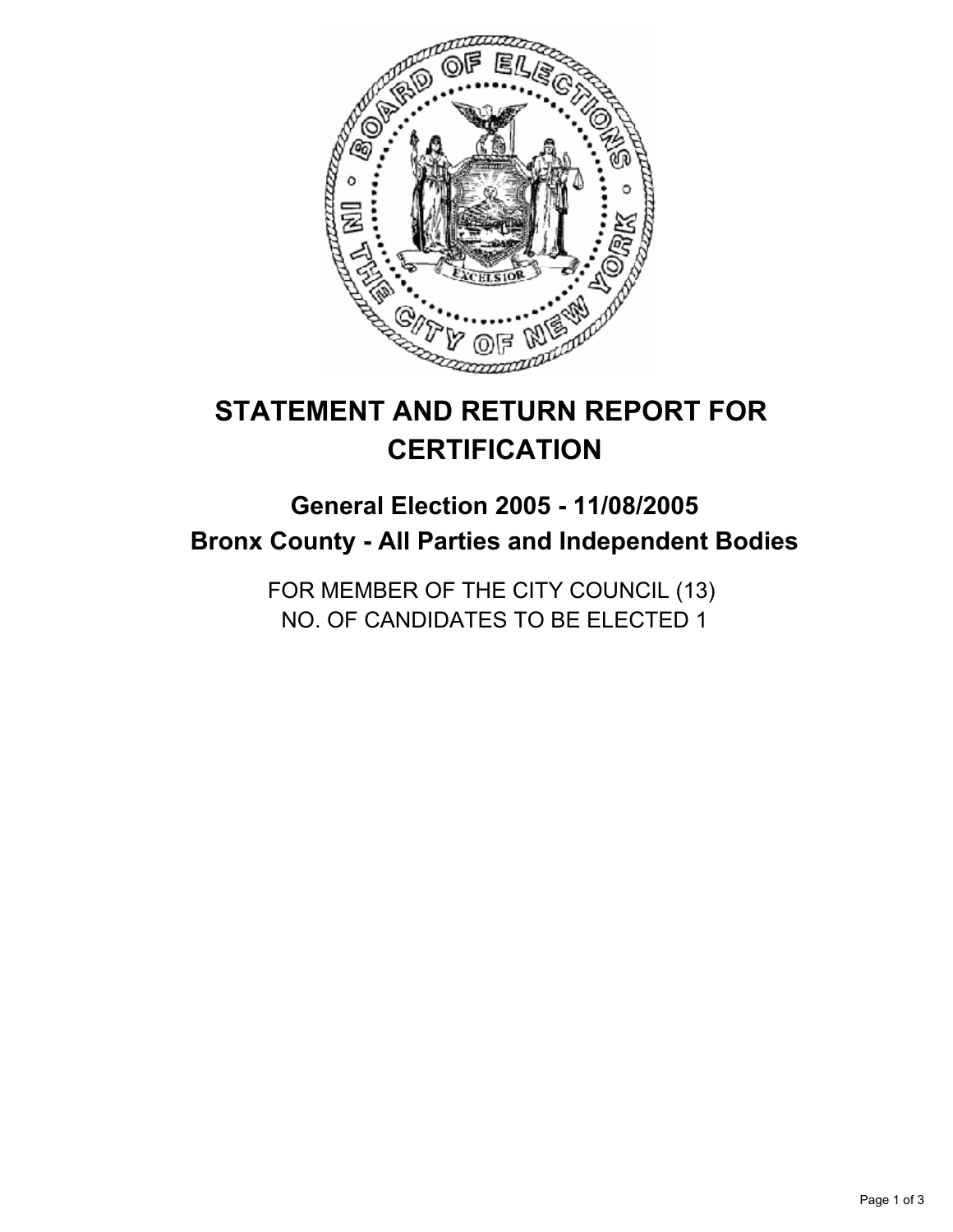

# **ASSEMBLY DISTRICT 76**

| <b>PUBLIC COUNTER</b>          | 111 |
|--------------------------------|-----|
| <b>EMERGENCY</b>               |     |
| ABSENTEE/MILITARY              |     |
| AFFIDAVIT                      | 2   |
| <b>TOTAL BALLOTS</b>           | 113 |
| PHILIP F FOGLIA (REPUBLICAN)   | 29  |
| JAMES VACCA (DEMOCRATIC)       | 56  |
| PHILIP F FOGLIA (INDEPENDENCE) | 3   |
| PHILIP F FOGLIA (CONSERVATIVE) | 3   |
| <b>TOTAL VOTES</b>             | 91  |
| <b>UNRECORDED</b>              | 22  |

#### **ASSEMBLY DISTRICT 80**

| PUBLIC COUNTER                 | 12,622 |
|--------------------------------|--------|
| <b>EMERGENCY</b>               | 26     |
| ABSENTEE/MILITARY              | 304    |
| AFFIDAVIT                      | 211    |
| <b>TOTAL BALLOTS</b>           | 13,163 |
| PHILIP F FOGLIA (REPUBLICAN)   | 3,850  |
| JAMES VACCA (DEMOCRATIC)       | 6,883  |
| PHILIP F FOGLIA (INDEPENDENCE) | 348    |
| PHILIP F FOGLIA (CONSERVATIVE) | 300    |
| <b>TOTAL VOTES</b>             | 11,381 |
| <b>UNRECORDED</b>              | 1,782  |

# **ASSEMBLY DISTRICT 82**

| <b>PUBLIC COUNTER</b>          | 14,987 |
|--------------------------------|--------|
| <b>EMERGENCY</b>               | 113    |
| ABSENTEE/MILITARY              | 372    |
| <b>AFFIDAVIT</b>               | 184    |
| <b>TOTAL BALLOTS</b>           | 15,656 |
| PHILIP F FOGLIA (REPUBLICAN)   | 3,874  |
| JAMES VACCA (DEMOCRATIC)       | 9,545  |
| PHILIP F FOGLIA (INDEPENDENCE) | 279    |
| PHILIP F FOGLIA (CONSERVATIVE) | 430    |
| <b>TOTAL VOTES</b>             | 14,128 |
| <b>UNRECORDED</b>              | 1.528  |